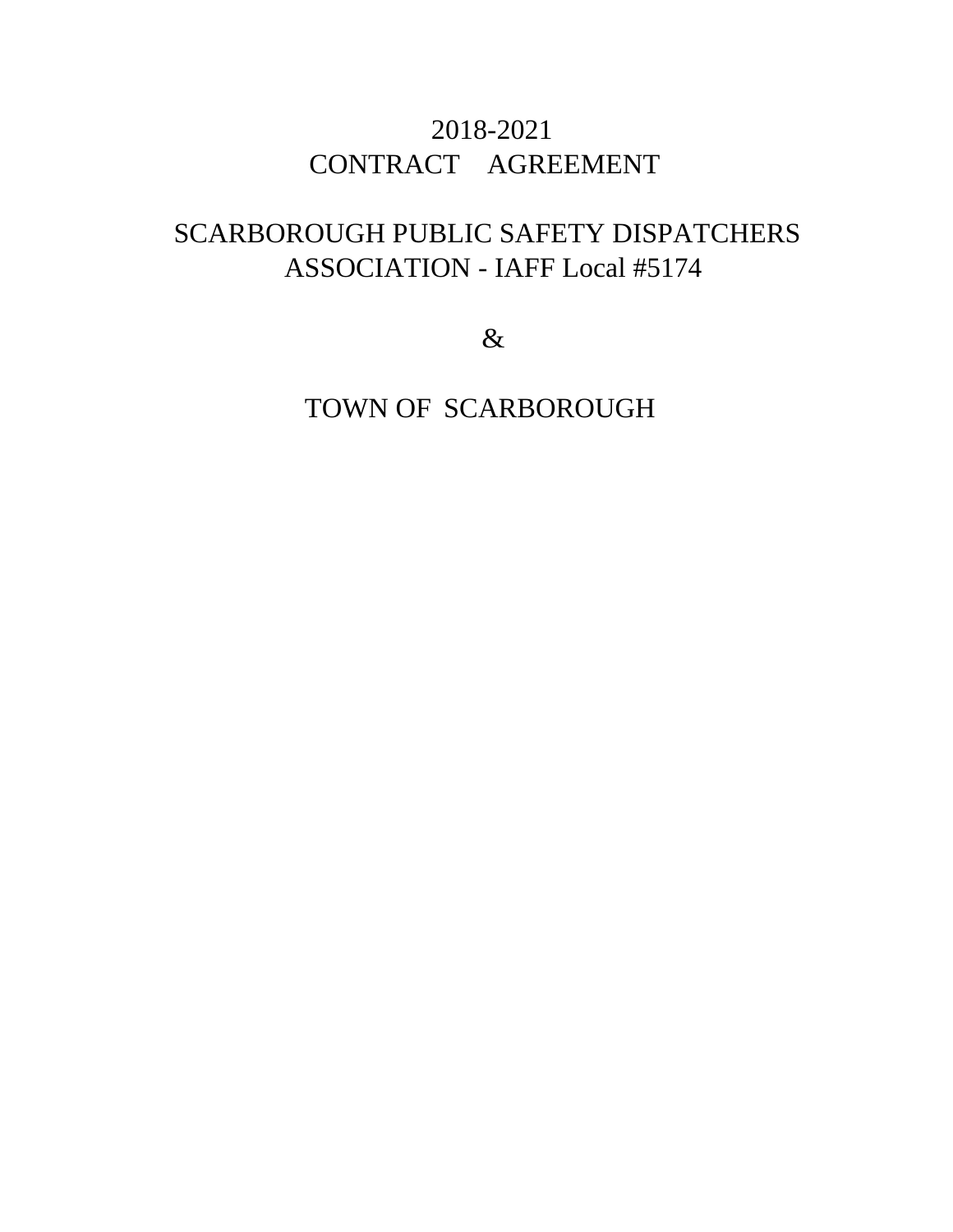#### **Table of Contents**

| Article I. NONDISCRIMINATION:                 | $\sqrt{3}$     |
|-----------------------------------------------|----------------|
| Article Il.<br><b>RECOGNITION:</b>            | $\overline{3}$ |
| Article III. WORKINGHOURS:                    | $\overline{3}$ |
| Article IV. OVERTIME:                         | $\overline{3}$ |
| Article V. COURT TIME                         | $\overline{4}$ |
| Article VI. JURY DUTY:                        | $\overline{4}$ |
| Article VIL TRAINING:                         | $\overline{4}$ |
| Article VIII. MEETINGS:                       | $\overline{4}$ |
| Article IX. CLOTHING:                         | $\overline{4}$ |
| Article X. MEDICALINSURANCE:                  | $\overline{4}$ |
| Article XI. RETIREMENT:                       | 5              |
| Article XII. RETIREMENTHEALTHSAVINGS ACCOUNT: | 5              |
| Article XIII. SICK LEAVE:                     | 6              |
| Article XIV. FAMILY MEDICAL LEAVE ACT:        | $\overline{7}$ |
| Article XV. BEREAVEMENT:                      | $\overline{7}$ |
| Article XVI. VACATIONS:                       | $\,8\,$        |
| Article XVII. PERSONAL TIME:                  | 9              |
| Article XVIII.<br>HOLIDAYS:                   | $\frac{9}{9}$  |
| Article XIX. UNION NEGOTIATINGCOMMITTEE:      |                |
| Article XX.<br><b>GRIEVANCE PROCEDURE:</b>    | 9              |
| Article XXI WAGES: SEE "ATTACHMENTA"          | 10             |
| <b>STIPENDS:</b><br>Article XXII.             | 11             |
| Article XXIII. WORK RULES:                    | 11             |
| Article XXIV. MANAGEMENT RIGHTS:              | 11             |
| Article XXV. DUES DEDUCTION:                  | 11             |
| Article XXVI. INJURIES ON DUTY:               | 12             |
| Article XXVII. EDUCATIONALINCENTIVEPLAN:      | 13             |
| Article XXVIII. SENIORITY:                    | 13             |
| Article XXIX.<br><b>MEMBERS RIGHTS:</b>       | 14             |
| Article XXX. STRIKES AND SLOWDOWNS:           | 14             |
| Article XXXI<br><b>PROBATION PEIUOD:</b>      | 14             |
| Article XXXII.<br><b>SEPARABILITY:</b>        | 15             |
| Article XXXIII. DURATIONOF AGREEMENT:         | 15             |
| Appendix "A"                                  | 17             |
|                                               |                |
|                                               |                |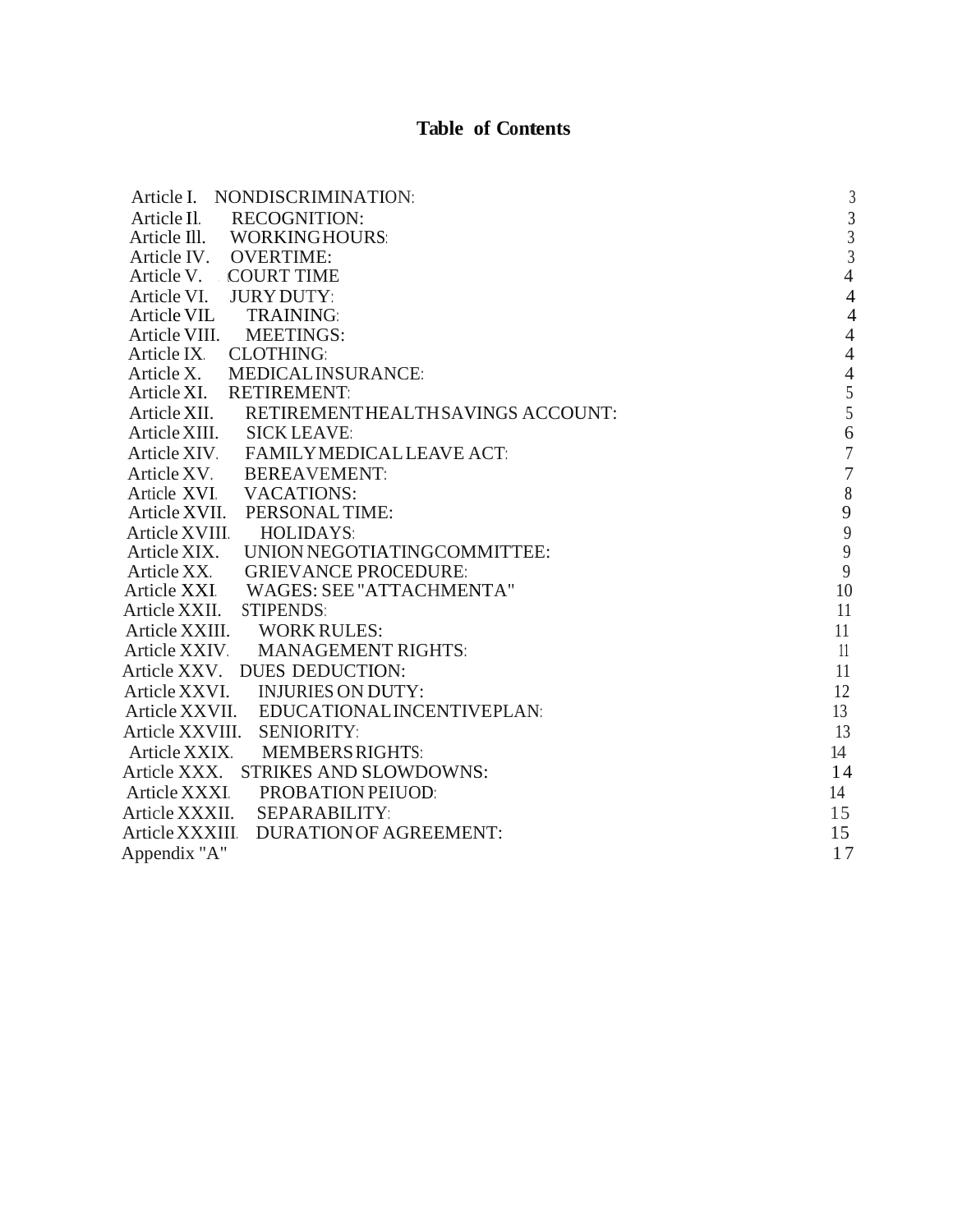THIS AGREEMENT made and entered into between the TOWN OF SCARBOROUGH, MAINE (hereinafter "Town"), and the SCARBOROUGH PUBLIC SAFETY DISPATCHERSASSOCIATION, IAFF LOCAL 51745174 ASSOCIATION (hereinafter "Local 5174"), as of this day of October, 2018.

The parties mutually agree as follows:

### **Article I. NONDISCRIMINATION:**

Members of the bargaining unit shall have the right to join, or refrain from joining, the Local 5174. No member of the bargaining unit shall be favored or discriminated against, either by the Town or by the Local 5174 because of his/her membership or non-membership in the Local 5174.

#### **Article II. RECOGNITION:**

The Town recognizes the SCARBOROUGH PUBLIC SAFETY DISPATCHERS ASSOCIATION, IAFF LOCAL 5174 as the exclusive bargaining agent for the purpose of collective bargaining relative to wages, hours and working conditions for all full-time dispatchers employed by the Town of Scarborough Police Department who are public employees.

### **Article III. WORKING HOURS:**

**Section 3.01** The regular work week shall be an average of forty (40) hours in any seven (7) day period.

### **Article IV. OVERTIME:**

**Section 4.01** Hours worked in excess of those set forth in ill above shall be paid at the rate of one and one-half (1 1/2*)* times the base hourly rate. For purposes of this section, hours worked shall include sick leave, vacation, holiday, compensatory time, and bereavement. Nothing in the foregoing paragraphs ill and IV shall be deemed to prevent the Town from hiring additional part• time, non-unit personnel in order to reduce overtime. Each member of the bargaining unit shall have first refusal to fill shift vacancies created by sick leave, vacations, holidays, and training not to exceed eight (8) hours per member in any pay period

**Section 4.02** If it becomes necessary, as determined by the Chief of Police, to recall a dispatcher from off-duty time or vacation, then the dispatcher will receive a minimum of three (3) hours of pay at one and one-half (1/2) times the regular rate.

**Section 4.03** Hours worked on Thanksgiving Day and Christmas Day (12:00 a.m. to 12:00 p.m. midnight Thanksgiving Day and December 25) shall be paid at the rate of two (2) times the base hourly rate. There shall be no pyramiding or duplication of compensation by reason of any overtime or holiday or other premium pay provision of this Agreement.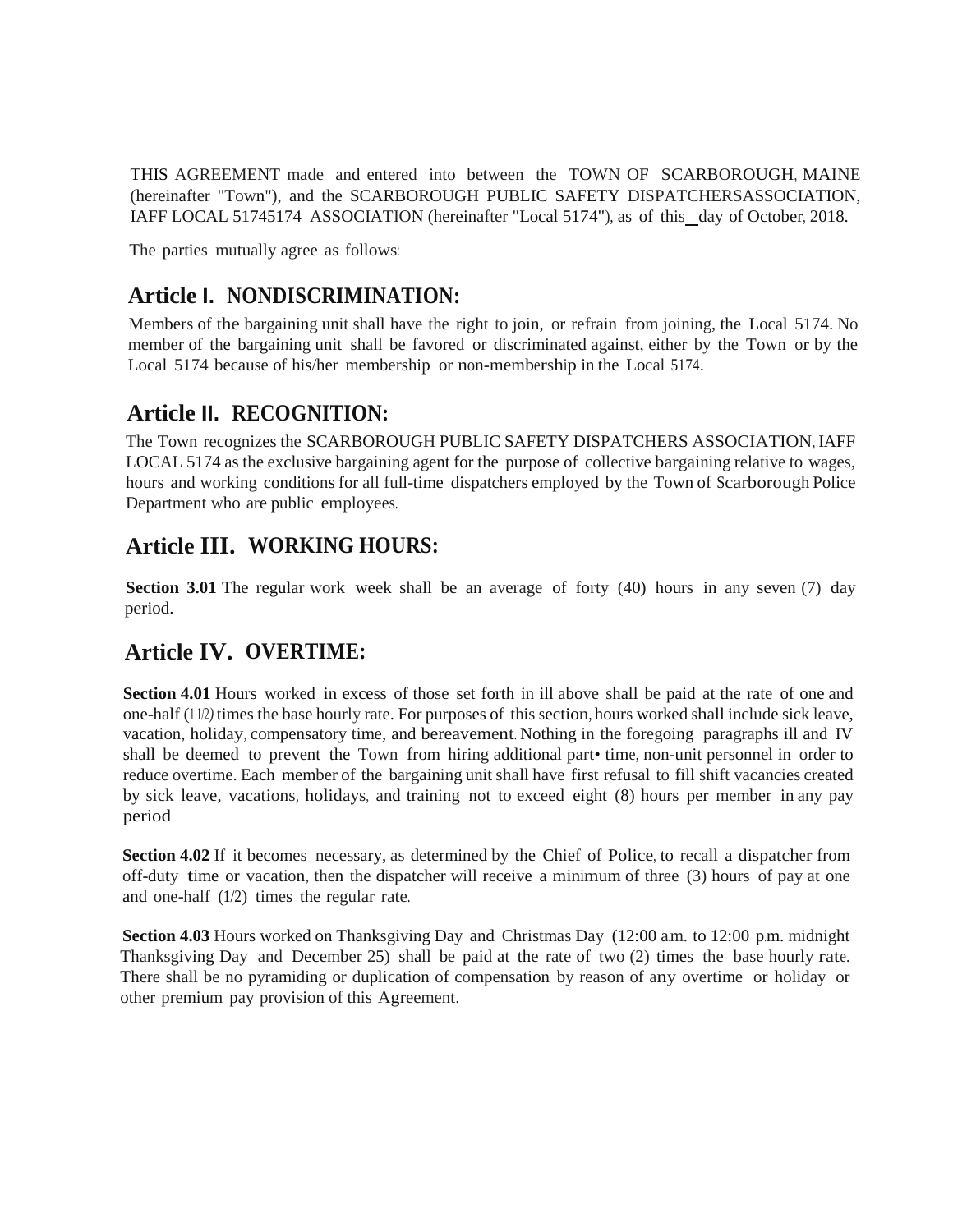#### **Article V. COURT TIME:**

**Section 5.01** In the event that an off-duty dispatcher is called in for a Court Appearance for dispatching related duties, the dispatcher shall be compensated or receive a minimum of three (3) hours pay at one and one-half (1/2*.)* times the regular rate. All witness fees received from the Court shall be remitted directly to the Town upon receipt.

#### **Article VI.JURY DUTY:**

**Section 6.01** The Town shall pay to employees called for jury duty a full day's pay if said jury duty occurs on an employee's regularly scheduled workday. Employees will be required to tum over their jury duty pay to the Town upon receipt. Employees will provide an official statement of jury pay received and, if released from jury duty for the day, will report to work after checking in with the immediate supervisor.

#### **Article VII. TRAINING:**

**Section 7.01** When dispatchers are required to attend department training in addition to their regularly scheduled forty (40) hour work week, that dispatcher will be compensated at one and one• half (1 1/2*)* times the base hourly rate, for all class time spent at that training session. No dispatcher will be compensated above and beyond the class time.

### **Article VIII. MEETINGS:**

**Section 8.01** When dispatchers are required to attend departmental meetings in addition to their regularly scheduled forty (40) hour work week, that dispatcher will be compensated at one and one• half (1*Yi.)* times the base hourly rate, for all time spent at that meeting. No dispatcher will be compensated above and beyond the meeting time.

### **Article IX. CLOTHING:**

**Section 9.01** The Town agrees to pay up to Four Hundred and Fifty Dollars (\$450.00) for the replacement of clothing, approved by the Chief of Police, on an as-needed basis.Each year One Hundred Dollars (\$100.00) of the annual clothing allowance may be used for cleaning and maintenance.

### **Article X. MEDICAL INSURANCE:**

**Section 10.01** The Town agrees to pay 100% of the cost of the single plan for each member of the bargaining unit who chooses the Maine Municipal Employees Health Trust (Trust) POS-C plan (or a substantially equivalent plan offered by the Town). The Town agrees to pay 50% of the difference between the cost of the single plan and whichever other plan is chosen.

In the alternative, any member of the bargaining unit may voluntarily elect, on an annual basis, to participate in the Maine Municipal Employees Health Trust PPO-500 plan and receive a weekly incentive payment. The weekly incentive payment is funded by 50% of the Town's savings between coverage for the actual POS-C and PPO-500 plans as elected by the employee. The incentive payment may be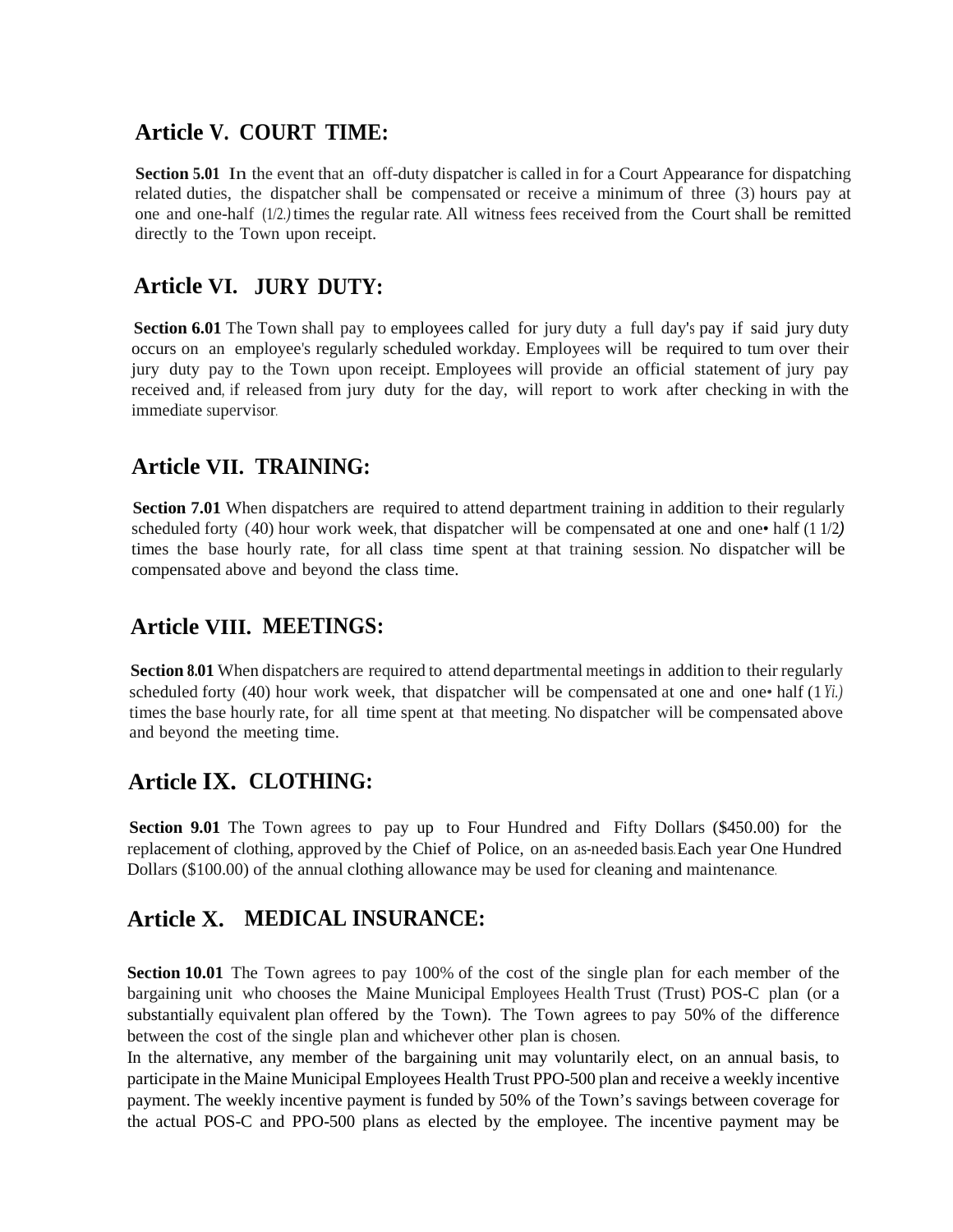deposited into a Flexible Spending Account (FSA) in accordance with plan provisions and federal regulations, or paid out as taxable wages to the employee on a weekly basis.

Effective January 1, 2019 - Employees will be offered the opportunity to enroll in the POS-C or PPO- 500 plans through the Maine Municipal Employees Health Trust. The Town agrees to contribute 92.5% of the single premium, 87.5% of the employee and child premium, and 82.5% of the family premium of the PPO-500 plan. Employees wishing to enroll in the POS-C will pay the difference in premium between the amounts the employer would otherwise pay towards the PPO-500 plan.

**Section 10.02** Members of the bargaining unit who are either currently covered or can be covered under other medical coverage can opt to receive an annual buy-out payment of \$1,500.00. Proof of valid health coverage must be presented in order to be eligible for this option.

**Section 10.03** The Town agrees to provide a Flexible Spending Account Plan for medical and dependent care expenses.

**Section 10.04** The Town agrees to pay 50% of the cost of a single subscriber's dental plan, which is selected by the Town and the Local 5174.

#### **Article XI. RETIREMENT:**

**Section 11.01** The Town agrees to maintain the current retirement plan with the Maine Public Employees Retirement System (MainePERS) providing for one-half (1/2) pay after twenty-five (25) years of service with cost of living benefits effective for benefit increases after September, 1980. In place of the MainePERS Plan, the dispatcher may choose the I.C.M.A. 401 Money Purchase Plan, in which case, the employee's contribution to the I.C.M.A. plan shall be at least 6% and the Town will match the 6%. The Town will contribute up to an additional 4% to the employee's I.C.M.A.

457 Plan, if the employee chooses to match up to the 4% maximum.On an annual basis, each employee must designate the level of their participation in the I.C.M.A. 457 by the date determined by the Town.

#### **Article XII. RETIREMENT HEALTH SAVINGS ACCOUNT:**

**Section 12.01** The Town agrees to create a Retirement Health Savings Account (RHSA) for members of the collective bargaining unit. The RHSA will contain the following provisions:

- (a) A participant in the RHSA shall contribute pre-tax dollars, via payroll deduction, to the account, under the current plan provisions.
- (b) Employees shall not be eligible to participate in the RHSA until they have successfully completed their one-year probationary period.

#### **Section 12.02** The following shall be deposited into

RHSA: (a) Employee Contributions from Income:

- i) Steps 2 thru 5 2% of gross pay on a weekly basis
- ii) Steps 6 thru 11 3% of gross pay on a weekly basis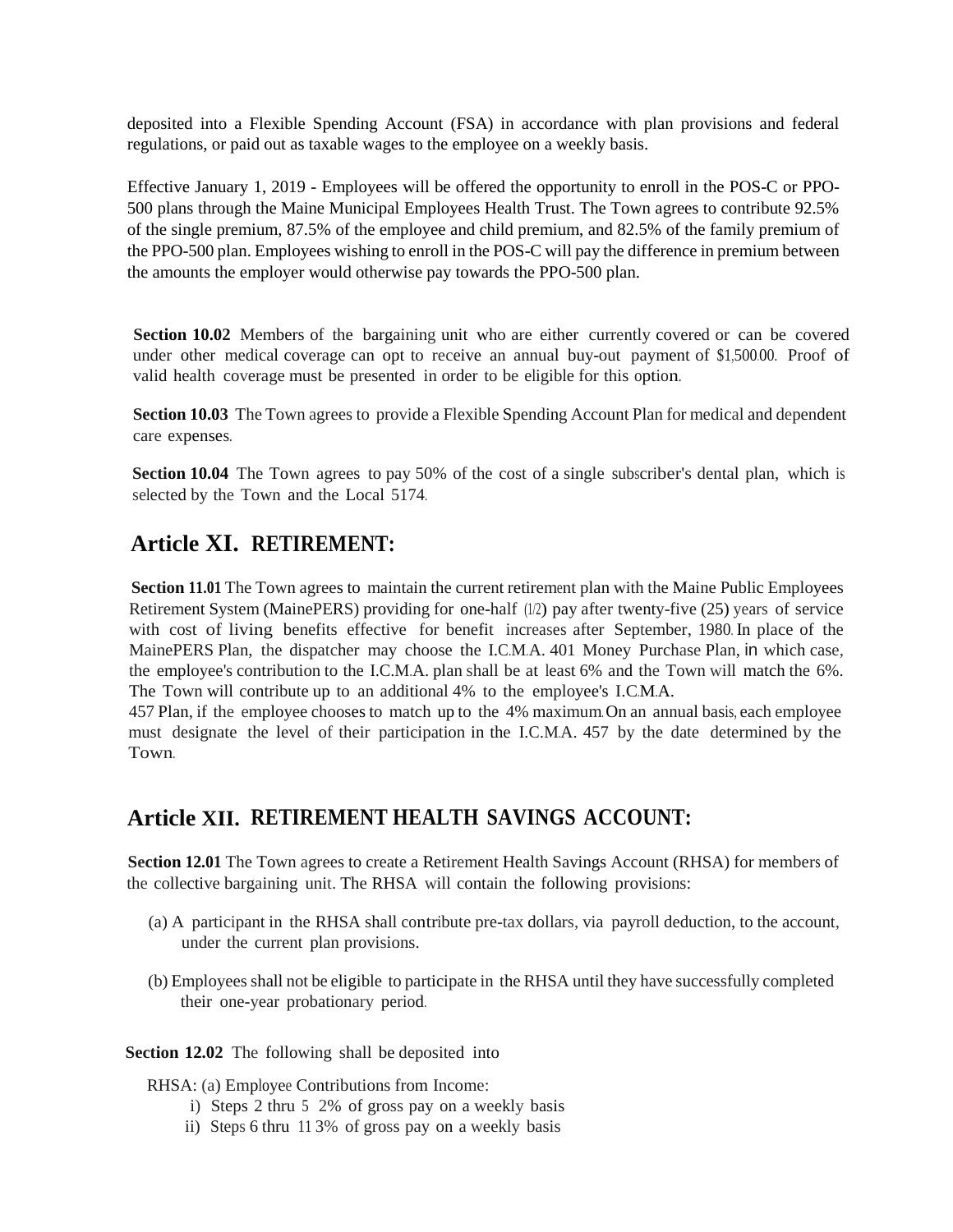- (b) Vacation Time Accrual Contribution At the end of the calendar year all unused vacation time in excess of the annual accrual limits shall be deposited into RHSA. Participants with less than fifteen (15) year of service shall have all vacation hours in excess of 160 hours of vacation deposited into RHSA, and participants with fifteen (15) or more years of service shall have all vacation hours in excess of240 hours of vacation deposited into RHSA. Upon approval of the Town Manager, participants may elect to "work up to half of their annual vacation time with pay.
	- (c) Holiday Time Accrual Contribution At the end of calendar year participants who have accrued holiday hours in excess of ninety-six (96) hours shall have those hours deposited into RHSA.
	- (d) Personal Time Contribution At the end of the calendar year all personal time hours shall be deposited into RHSA. The maximum number of personal time hours for deposit shall be limited to thirty-two (32) hours at the end of the calendar year reduced by the number of personal time hours used (if any) during the calendar year.
	- (e) Sick Leave Accrual Contribution Participants with seven-hundred and twenty (720) or more accrued sick hours at the end of the calendar year shall have twenty-four (24) sick hours deposited into RHSA. At termination, fifty percent (50%) of all compensable sick hours shall be deposited into RHSA.
- (f) A participant in the RHSA may only withdraw funds for medical expenses. Withdrawal of funds may occur only upon separation from employment or in accordance with the plan documents.
- (g) If an employee qualifies for the Town's Long Term Disability Program, the employee would be provided access to their monies in the RHSA for the same period of time they are eligible for Long Term Disability. When Long Term Disability ends, access to the monies in the RHSA also ends.

#### **Article** XIII. **SICK LEAVE:**

**Section 13.01** All full-time employees shall be entitled to sick leave with pay at the rate of one day per month commencing with the date of initial employment. Sick leave is defined as leave granted due to personal illness or non-work related bodily injury. A maximum of one hundred twenty days of sick leave shall be accrued and carried forward from one calendar year to the next. A doctor's certificate may be required for sick leave by the Town Manager upon recommendation of the respective department head. False or fraudulent use of sick leave shall be cause for disciplinary action.

**Section 13.02** An employee shall report all absences to his/her supervisor prior to the start of his/her regularly scheduled day. Failure to report within this period may be considered justification for disallowing sick leave for that day.

**Section 13.03** Unless otherwise specified by the supervisor, employees shall be expected to call on each day of absence. When the nature of the absence indicates an extended period of time away from work, longer intervals of reporting shall be established by the supervisor.

**Section 13.04** Sick leave, limited to one (1) day, at the discretion of the department head, may be granted to an employee because of an instance of illness of a member of the employee's immediate family. Immediate family is defined to mean spouse, child, parents, brothers, sisters, mother-in• law, father-in-law, grandfather, grandmother, grandchildren, stepfather, stepmother, domestic partner (as defined by Maine Insurance Code under State of Maine Statutes), or other relative living in the same household as the employee.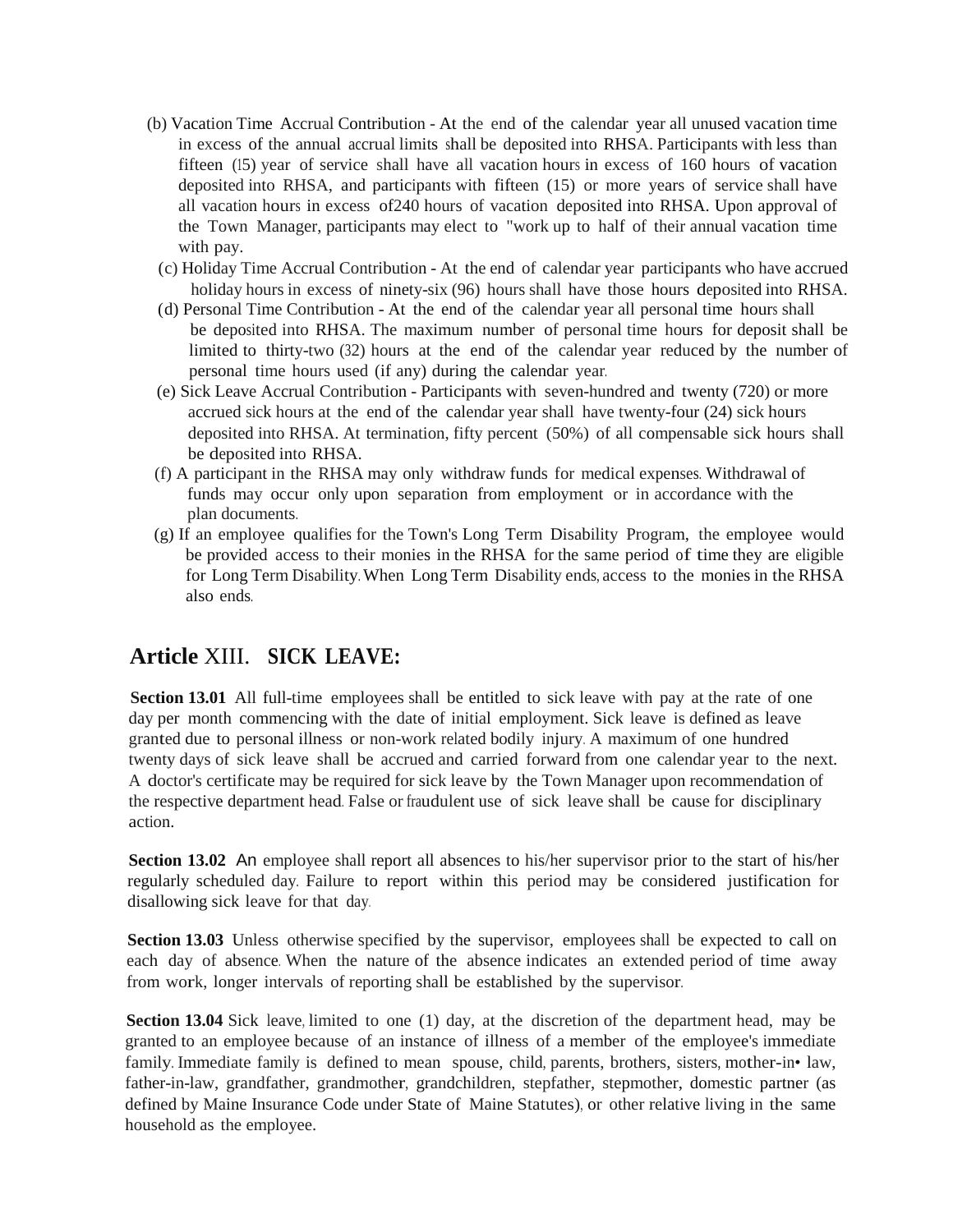**Section 13.05** Payment of Unused Sick Leave - Upon retirement or separation in "good standing" the equivalent of one-third (1/3) of the accumulated, unused sick leave shall be paid to an employee, who has completed 5 years of service, subject to a maximum period of forty (40) days, one-half (1/2) after IO years, subject to a maximum of 60 days, three quarters (3/4) after 15 years, subject to a maximum of 90 days and 100% after 20 years to a maximum of 120 days. Payment will not be made prior to the employee completing his/her last day of work, but will be paid thereafter. In the event of the death of an employee, his/her designated beneficiary shall receive the above payment for unused sick leave. A member's estate shall receive 100% of accrued sick leave for a qualified line of duty death (refer to Article XII.3.e.).

**Section 13.06** In order to be deemed to have separated from employment in "good standing," an employee's employment must have been terminated pursuant to voluntary resignation or retirement or separation from employment for reasons other than cause, and, in case of voluntary resignation or retirement, the employee must have submitted a written notice to the Town fourteen (14) days in advance of the employee's last day of actual work.

**Section 13.07** Any absence from duty for which sick leave is paid, or for official leaves of absence, shall not constitute a break in the service record.

### **Article XIV. FAMILY MEDICAL LEAVE ACT:**

**Section 14.01** Family Medical Leave is granted to all employees under the guidelines established by the statutes of the State of Maine and the United States as set forth by the Town's Personnel Ordinance.

### **Article XV. BEREAVEMENT:**

**Section 15.01** Each member of the bargaining unit shall have five (5) consecutive days oft: in the event of death of a spouse, child, parent, or domestic partner (as defined by Maine Insurance Code under State of Maine Statutes), and up to three (3) consecutive days off, in the event of the death of a member of the immediate family. The Chief of Police may approve additional days off should the Chief deem them necessary. Days off which are approved as bereavement leave shall be with pay.

**Section 15.02** Immediate family is defined to mean spouse, child, parents, brothers, sisters, mother• in-law, father-in-law, grandfather, grandmother, grandchildren, stepfather, stepmother, domestic partner (as defined by Maine Insurance Code under State of Maine Statutes), or other relative living in the same household as the employee. The Chief of Police may grant leave in the event of the death of other members of the family at his/her discretion.

### **Article XVI. VACATIONS:**

**Section 16.01** Vacation privileges are available to full-time employees only, at the convenience of the Town of Scarborough. Each full-time employee shall earn vacation with pay on the following basis: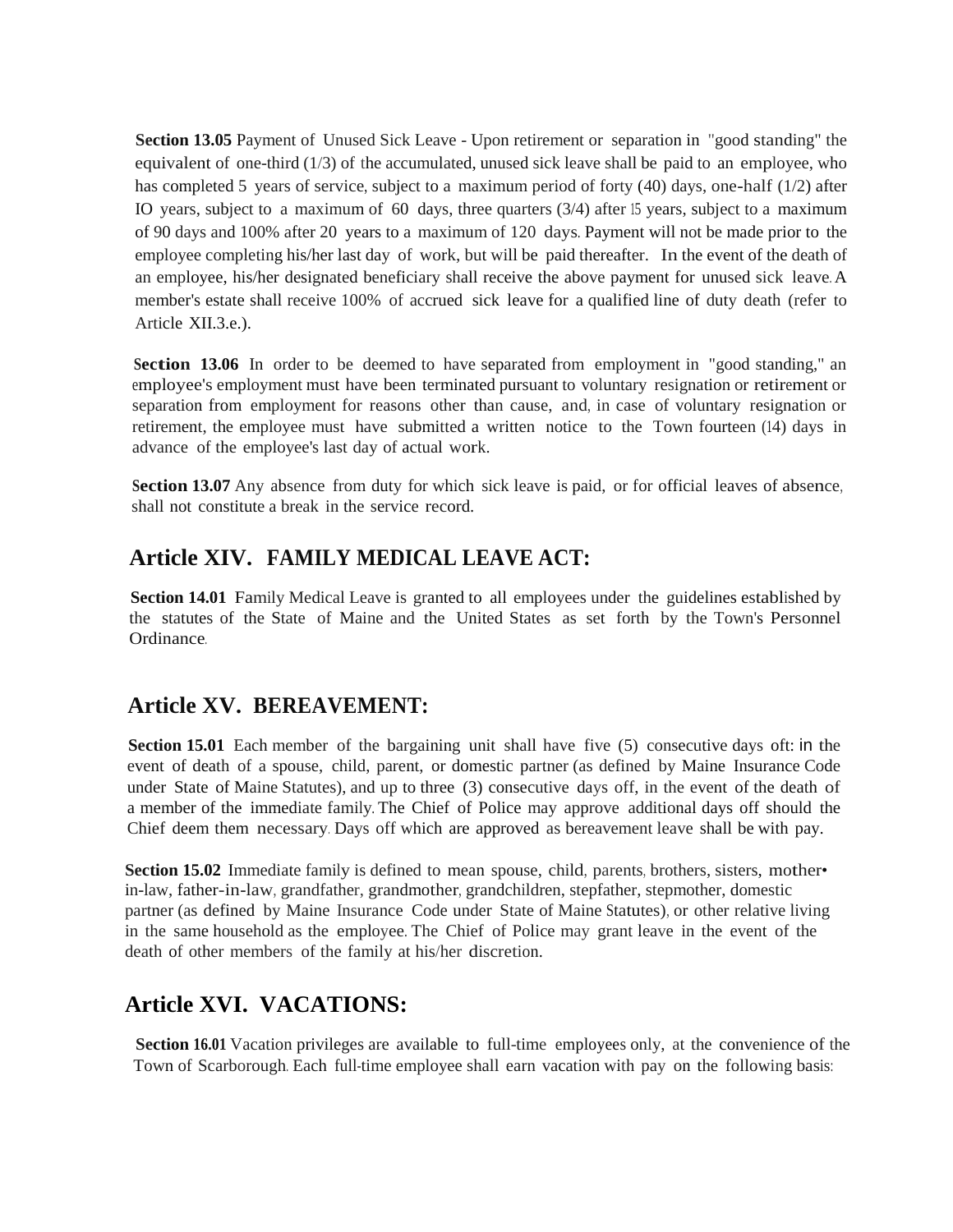- (a) One (1) work day shall be earned for each complete full month of service during the first through fifth year.
- (b) One and one quarter  $(1\frac{1}{4})$  workdays shall be earned for each completed full month of service during the sixth through tenth years of service.
- (c) One and one half  $(1 \frac{1}{2})$  workdays shall be earned for each completed full month of service during the eleventh through fifteenth years of service.
- (d) One and three fourths  $(1 \frac{3}{4})$  workdays for each completed full month of service during the sixteenth through the twentieth years of service.
- (e) After Twenty  $(20)$  years of service, two  $(2)$  workdays for each completed full month of service shall be earned.

**Section 16.02** Vacations shall be granted after the successful completion of the probationary period.

**Section 16.03** In case a holiday falls within the vacation period, the vacation will be extended to compensate therefore.

**Section 16.04** Employees may be entitled to work half their vacation period with pay upon approval by the Town Manager.

**Section 16.05** Employees with less than fifteen (15) years of service shall be entitled to accumulate twenty (20) days of vacation. Employees with fifteen (15) years or more of service shall be entitled to accumulate thirty (30) days of vacation.

**Section 16.06** Vacation requests for the following holidays may be granted only if voluntary coverage is found; Independence Day, Christmas Day, Thanksgiving Day, and New Year's Day. Also, there shall be no force for New Year's Eve.

**Section 16.07** Accrued vacation leave shall be paid to employees in good standing, as defined in Section XIII above, upon their separation from employment, or to their beneficiary or estate upon their death.

#### **Article XVII. PERSONAL TIME:**

**Section 17.01** Each employee will be entitled to thirty-two (32) hours of personal time per year. Hours taken as personal time will be deducted from accrued sick leave.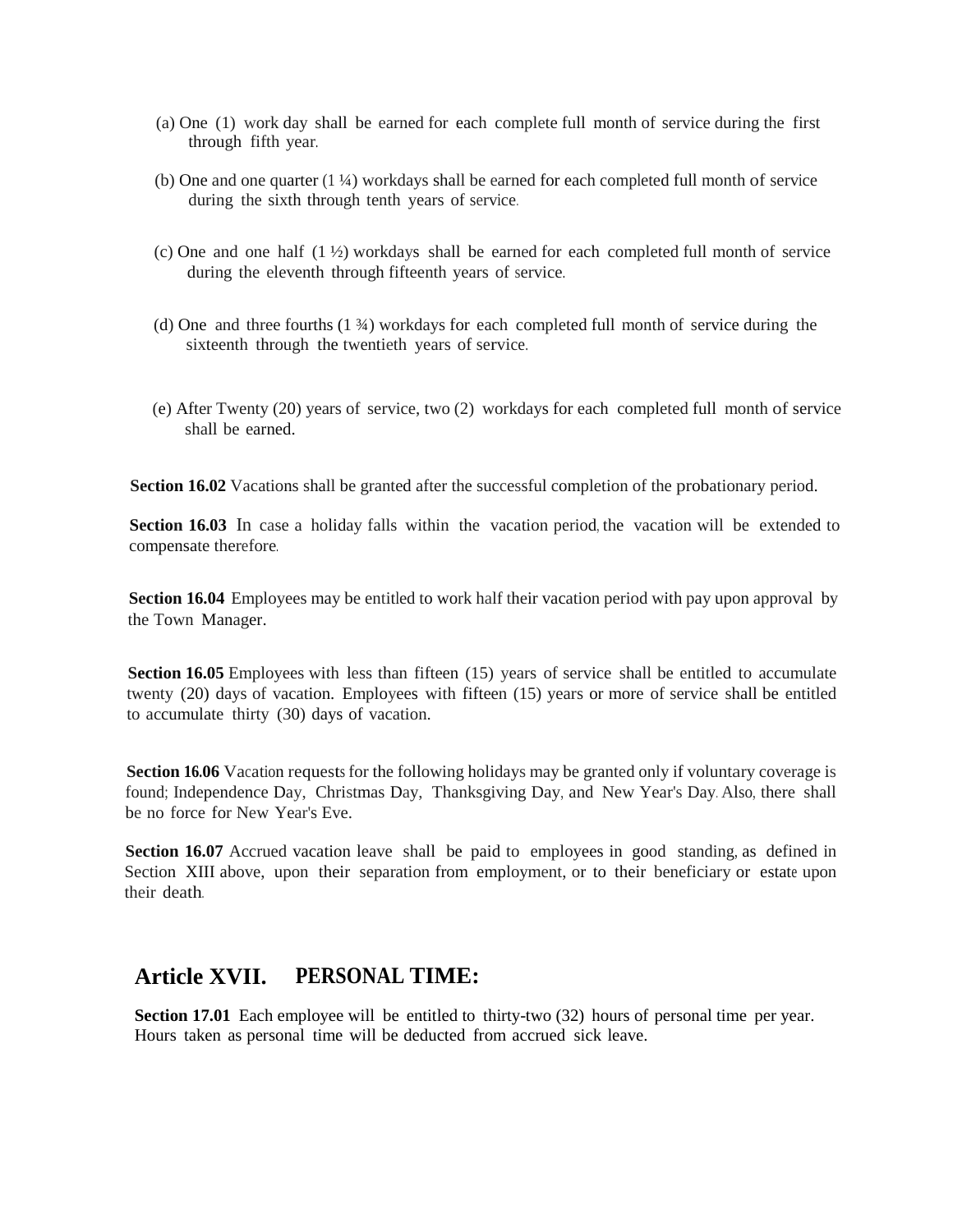### **Article XVIII. HOLIDAYS:**

**Section 18.01** Members of the bargaining unit shall, in addition to the regular weekly wages for actual hours worked, receive holiday pay for the following holidays; New Year's Day, Martin Luther King Day, President's Day, Patriot's Day, Memorial Day, Independence Day, Labor Day, Columbus Day, Veteran's Day, Thanksgiving Day, day after Thanksgiving, Christmas Day.

**Section 18.02** Members may turn in up to seven (7) holidays for the appropriate monetary equivalent rate of compensation.

#### **Article XIX. UNION NEGOTIATING COMMITTEE:**

**Section 19.01** Members of the LOCAL 5174 Negotiating Committee who are certified as such in writing to the Town Manager, shall be allowed time off without loss of benefits to represent the Association in collective bargaining with the Town at meetings mutually scheduled by the Town and the Association.

#### **Article XX. GRIEVANCE PROCEDURE:**

**Section 20.01** Grievances, which for the purposes of this AGREEMENT shall be defined as disputes with respect to the interpretation or application of the specific terms of this AGREEMENT, shall be processed in the following manner:

- (a) A member of the bargaining unit who believes he has a grievance shall first present the grievance, in an informal manner, within ten (10) calendar days of its occurrence, to his/her immediate supervisor or department head. A reasonable effort shall be made to resolve the grievance, informally, within ten (10) calendar days.
- (b) Nothing in this Article shall be construed to mean that any member of the bargaining unit shall automatically be supported by, reimbursed by, or have a grievance presented by an LOCAL 5174 grievance without prior approval in writing of the LOCAL 5174 GrievanceCommittee.
- (c) If the member of the unit is not satisfied with the decision rendered above, the LOCAL 5174 shall reduce the grievance to writing and submit it to the Chief of Police within fifteen (15) calendar days of the decision above. The written grievance shall contain: (a) a concise statement of the events allegedly giving rise to the grievance, (b) the specific section of this AGREEMENT alleged to be violated, (c) all evidence available in support of the claimed grievance, and (d) a statement as to when the grievance arose, became known orshould have become known to the member of the unit. A written determination with respect to the grievance shall be made by the Chief of Police within ten (10) calendar days.
- (d) If the decision of the Chief of Police is not satisfactory to the member of the unit the LOCAL 5174 may appeal the grievance to the Town Manager, in writing, within ten (10) calendar days. The Town Manager shall render his/her decision in writing to the member of the unit and the LOCAL 5174 within ten (10) calendar days of the date the grievance is received.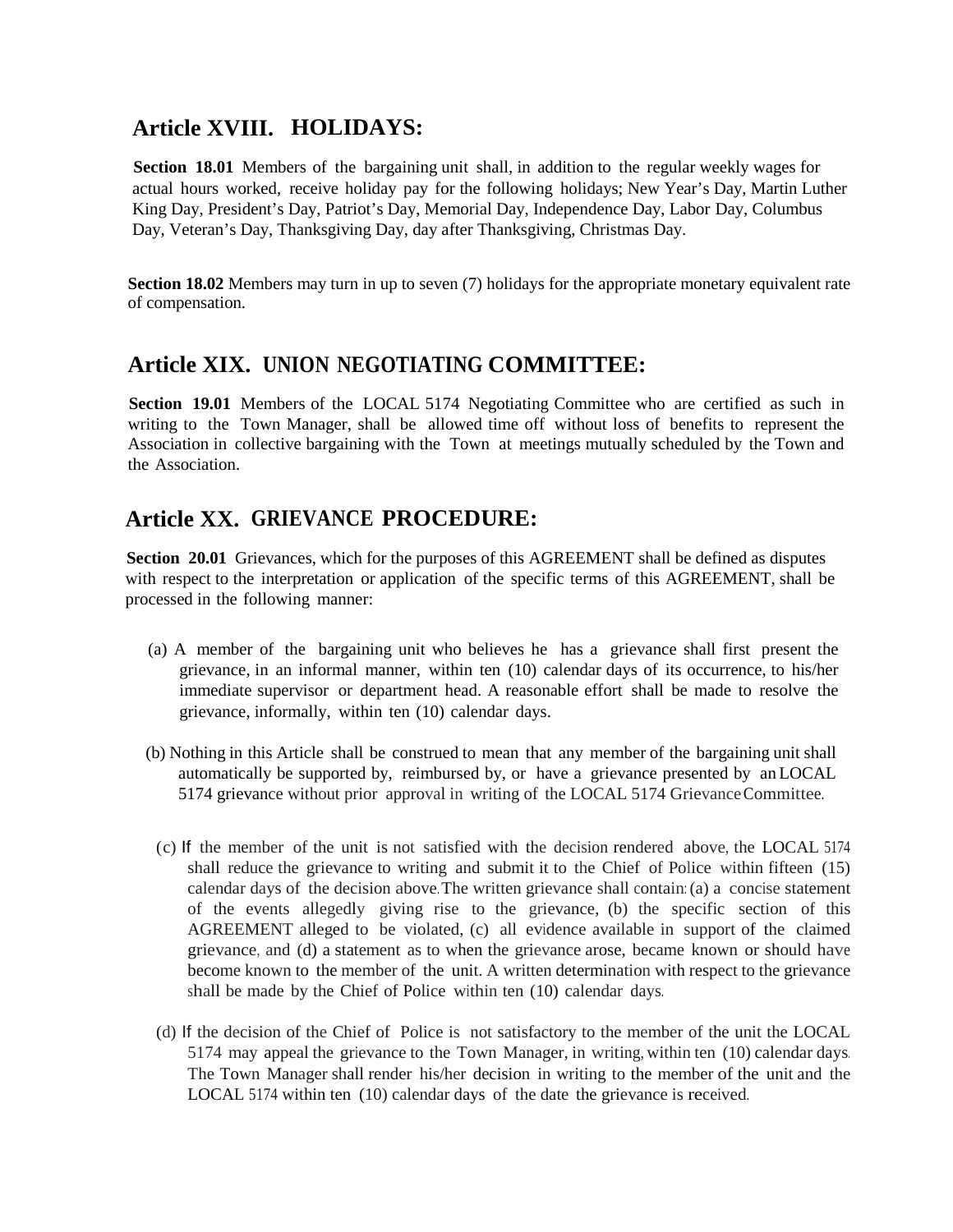- (e) Inthe event that the determination of the Town Manager is not acceptable to the LOCAL 5174, it may, within ten (10) calendar days after the date of that determination or the date the determination is due, request that the matter be submitted to arbitration by notifying the Town Manager in writing by certified or registered mail.
	- (i) The arbitrator shall be selected by the Town Manager and the LOCAL 5174 within ten (10) calendar days after the notice has been received and the arbitration proceeding shall be conducted promptly thereafter. If the parties fail to agree upon an arbitrator, either may request the Maine Labor Relations Board to provide an arbitrator in accordance with its rules.
- (ii) The decision of the arbitrator shall be final and binding with regard to the dispute and consistent with applicable law and this AGREEMENT. The arbitrator shall not have the authority to amend or modify or establish new terms or conditions with respect to this AGREEMENT. Wherever possible the arbitrator shall render the decision within thirty (30) calendar days after the conclusion of the hearing and any final written or oral argument.
- (iii) All fees and expenses for the arbitrator's services and the proceedings shall be borne equally by the Town and LOCAL 5174 However, each party shall be responsible for bearing the costs of preparing and presenting its own case and compensating its own representatives and witnesses. If either party desires a verbatim record ofthe proceedings, it may cause such a record to be made providing it pays for the record.
- (iv) Grievances not processed within the time periods provided by this Article shall be deemed waived.

#### **Article XXL WAGES: SEE "APPENDIX A"**

**Section 21.01** Newly hired dispatchers may be placed by management up to level of Step 3 in the above wage scale for qualified candidates. This shall be for the purpose of determining salary only and shall not be construed as to affect their level of seniority. Seniority shall be determined as outlined in Section XXVIII of this contract.

### **Article XXII. STIPENDS:**

**Section 22.01** The Town agrees to pay up to Three Hundred and Fifty Dollars (\$350.00) as a stipend to those employees who have earned and/or maintained either State EMT Certification, or the basic law enforcement study program. The basic law enforcement study program will consist of the 100 Hour pre service school and 48 additional hours of approved law enforcement related courses. Each year thereafter, the employee will need to complete 16 hours of approved law enforcement related studies. The Town agrees to pay the training and salary costs of obtaining or maintaining either the EMT certification, or law enforcement related training. Each employee will be eligible for either the EMT stipend or basic law enforcement studies stipend, but not both. The stipend will be paid hourly.

## **Article XXIII. WORK RULES:**

**Section 23.01** The Town reserves the right to establish reasonable work rules for all members of the bargaining unit, which rules may include procedures for discipline of members of the bargaining unit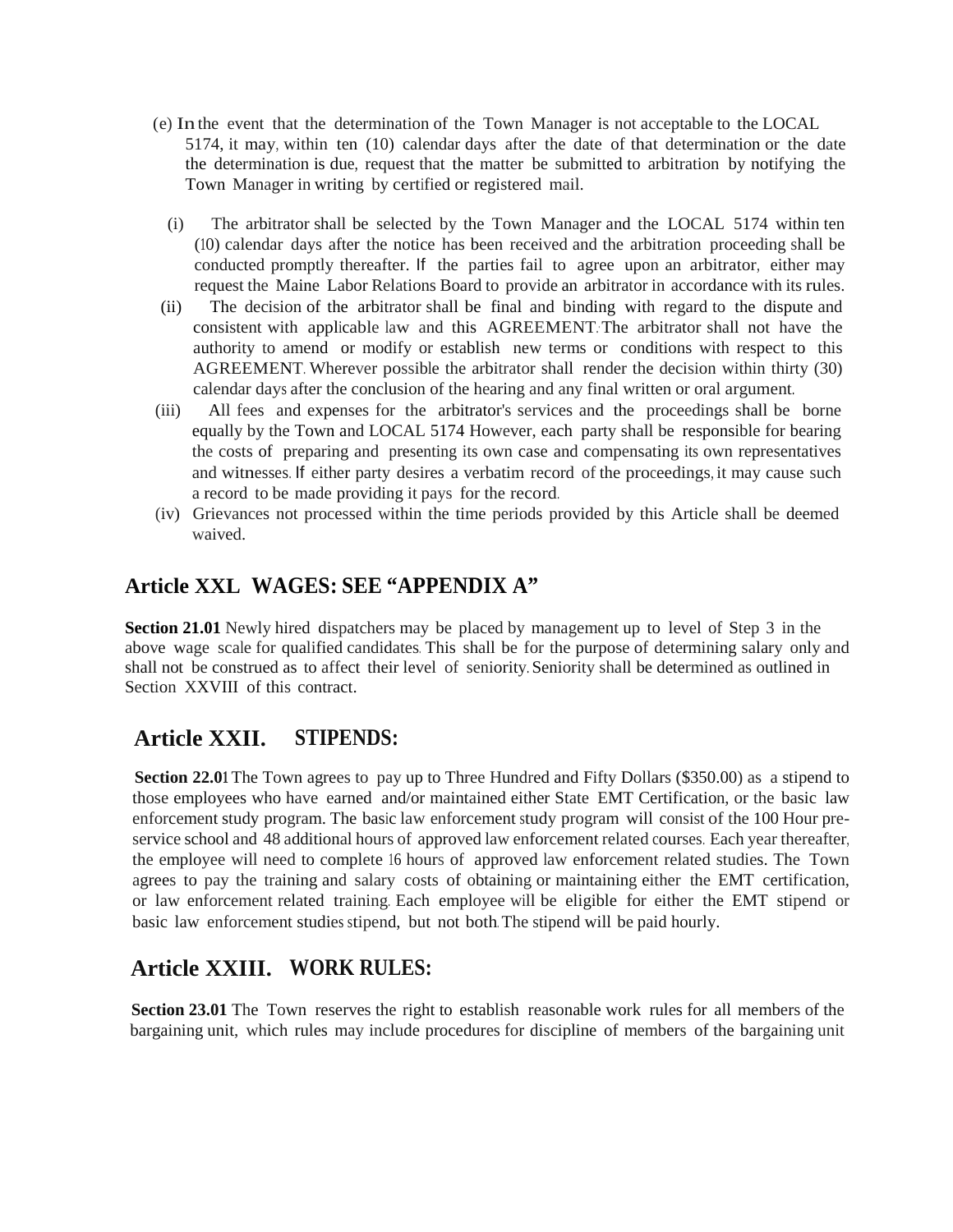### **Article XXIV. MANAGEMENT RIGHTS:**

**Section 24.01** Except as may be specifically provided in this AGREEMENT, the determination and administration of policy for the Scarborough Police Department, the operation of the Scarborough Police Department and the control, supervision and direction of all members of the bargaining unit are reserved to, and vested exclusively in, the Town. Further, the Town specially reserves and retains to itself all rights of power that it has or may hereafter be granted by law and may exercise the same at its discretion without any such exercise being made the subject of a grievance or prohibitive practice charge.

### **Article XXV. DUES DEDUCTION:**

**Section 25.01** The Town agrees to deduct from salaries money for LOCAL 5174 dues upon receipt of individual written authorization from members of the bargaining unit. The amounts to be deducted shall be certified to the Town by LOCAL 5174, and the aggregate authorized deductions of all employees shall be remitted promptly to the LOCAL 5174 In the event that dues are increased, the LOCAL 5174 shall notify the Town at least thirty (30) days prior to the effective date of the dues increases. The LOCAL 5174 shall indemnify, defend, and hold the town harmless against any claims made, and any suits

against the Town on account of payroll deductions of said dues. The LOCAL 5174 agrees to refund to the Town any amounts paid to it in error on account of the payroll deduction provision upon presentation of proper evidence thereof. It is expressly agreed and understood that any payroll deductions made pursuant to this Article shall be made periodically at the convenience of the Town.

## **Article XXVI. INJURIES ON DUTY:**

**Section 26.01** Employees who are covered by this AGREEMENT and who sustain an accepted worker's compensation claim due to a workplace injury or illness shall receive in addition to compensation paid or payable under the Worker's Compensation Act an amount sufficient to bring them up to full salary while any incapacity exists for a period not to exceed three (3) months provided the dispatcher was not acting in negligent manner or in violation of any departmental policy or rule. Employees will sign their worker's compensation payment of to the Town while they continue to receive their full salary. If employees remain incapacitated for more than three (3) months, the difference between their worker's compensation payment and their full salary will be supplemented by using hourly sick accruals and/or, at the request of the employee, vacation time accruals. Employees will continue to sign their worker's compensation over to the Town as they receive their full salary that was supplemented by their hourly sick and/or vacation accruals. All payments for health insurance and other benefits will continue to be deducted. Once employees have exhausted their hourly sick and/or vacation accruals, they will keep their worker's compensation payment. Employees will then be responsible for paying their fair share of health insurance and other benefits. Employees are eligible to receive Long Term Disability after ninety (90) days of incapacity.

**Section 26.02** Injured employees shall return to work when it is medically determined that they can either return to their pre-injury position orwhen light duty is available within their work restrictions at the Public Safety Department. If employees remain out of work, their future employment status will be determined when they reach Maximum Medical Improvement (MMI). If the :MM.I evaluation determined that employees will not be able to return to work, they may be subject to non-disciplinary termination.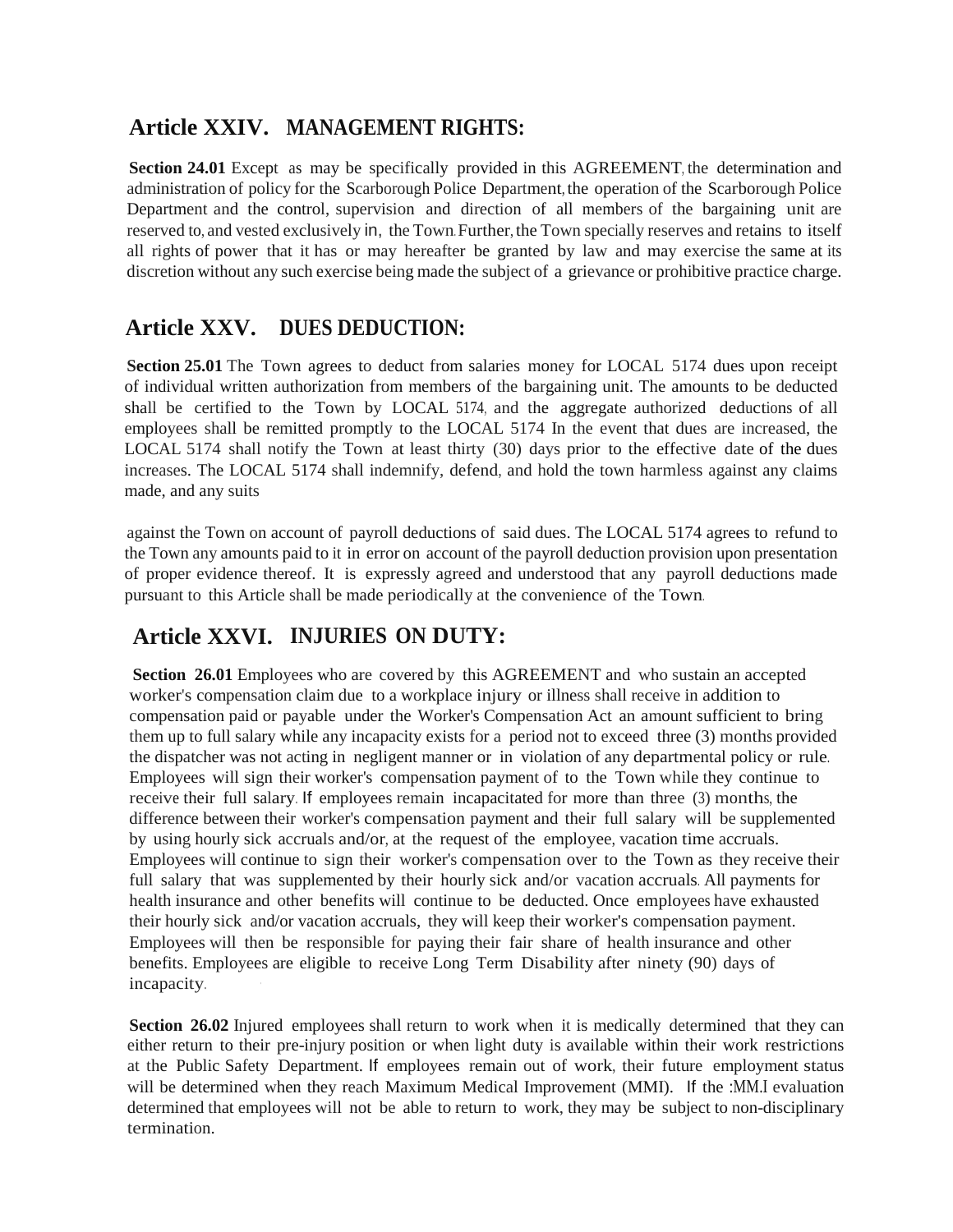**Section 26.03** Federal and State guidelines pertaining to Family Medical Leave as set forth in the Town's Personnel Ordinance shall be granted after three (3) days of absence.

**Section 26.04** The Town reserves the right to require an independent medical examination to determine the extent of incapacity and the Town reserves the right to require the employee to perform work for which he/she is physically and mentally qualified to perform.

### **Article XXVII. EDUCATIONAL INCENTIVE PLAN:**

**Section 27.01** To encourage professional development, the Town agrees to implement an educational incentive pay plan as set forth in this section. Any full-time employee covered by this AGREEMENT shall receive an annual cash award computed at the rate of \$8.00 for each credit accumulative up to a maximum of 120 credits for courses completed at an accredited institution for higher learning with a grade of "C" (or its numerical equivalent) or better and in the field of law enforcement or public administration. This award will be paid hourly.

Effective January 1, 2019, the Town will provide a stipend of \$.25/hour for a completed Associates Degree, \$.50/hour for a completed Bachelor's degree and \$.67/hour for a completed Master's Degree. Employees will receive a single stipend for the highest degree earned and there will be no compounding for multiple degrees.

**Section 27.02** The Town agrees to reimburse any full-time employee covered by this AGREEMENT, 80% of the cost of tuition and books for pre-approved courses completed at an accredited institution for higher learning with a grade of "C" (or its numerical equivalent) or better and in the field of law enforcement, public administration or another field approved by the Chief of Police. The amount of the 80% reimbursement is based on the equivalent of the cost of tuition and books charged at Husson College law enforcement program(s).

**Section 27.03** The town will provide funding for each fiscal year for up to four (4) undergraduate courses per semester. In the event that employees wish to take graduate courses, any remaining funds will be allotted to them each semester. If the total allotted amount is not completely expended in the fall semester, the balance will be added to the available balance for the spring semester.

**Section 27.04** The following process will be used for distribution of educational reimbursement to employees covered by this agreement:

- (a) Employees must submit a per-authorized approval request to the Police Chief for educational reimbursement for each class the employee intends to take by the semester cut• off date; August  $1<sup>st</sup>$  for the fall semester and January  $1<sup>st</sup>$  for the spring semester.
- (b) After all requests are submitted and approved, that semester's allowance will be divided by the number of requests and will be reimbursed as outlined in section 27.03. If the total dollar amount to be reimbursed exceeds that semester's allowance, the allotment will be divided equally among the total number of requests until all of the available funds for that semester have been distributed.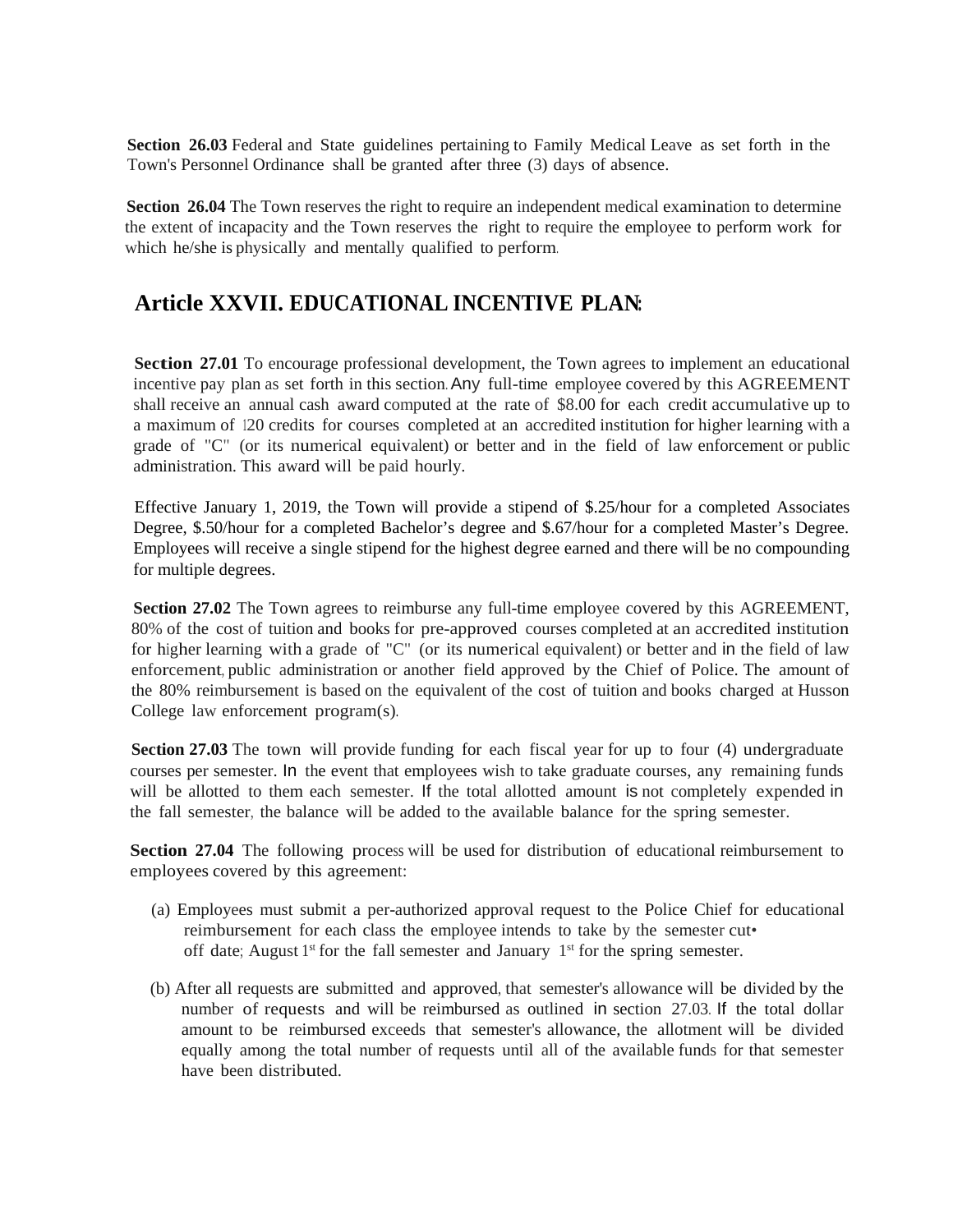### **Article XXVIII. SENIORITY:**

Section 28.01 It is agreed that seniority shall be determined by length of full-time service. In case of layoffs, employees with the longest seniority shall be laid off last. The Town will furnish the Association with a list of employees with their length of service. An employee shall not forfeit seniority during absences caused by illness, accident or an approved leave of absence.

#### **Article XXIX. MEMBERS RIGHTS:**

**Section 29.01** A. Discharge, suspension or discipline of members of bargaining unit shall be for good and sufficient cause

**Section 29.02** Prior to interrogation of unit members regarding investigations of misconduct, the member shall be informed of the alleged conduct, which is the subject matter of the interrogation, and a representative of the Association may, if desired by the member, be present during the interrogation .

**Section 29.03** Complaints, except oral reprimands, against a member of the bargaining unit shall be reduced to writing and a copy shall be given to the member.

**Section 29.04** Members of the bargaining unit shall have the right to inspect their personnel files in accordance with applicable law.

#### **Article XXX. STRIKES AND SLOWDOWNS:**

**Section 30.01** The Association agrees that during the term of this AGREEMENT neither it nor its dispatchers or members will engage in, encourage, sanction, support or suggest any (1) strikes, (2) slowdowns, (3) mass absenteeism, (4) mass resignations, (5) picketing which would involve suspension of or interference with the normal work of the department or other Town departments.

### **Article XXXI. PROBATION PERIOD:**

Section 31.01 All new employees, upon being hired, shall serve a probationary period of one year from date of hire. Any break in employment lasting longer than two weeks during the probationary period including butnot limited to absence for medical reasons or military leave, shall not be credited towards the probationary period. If the employee is deemed to be unsatisfactory during the probationary period, the Police Chief may remove the employee. Said removal shall not be subject to the grievance procedure of this contract. The probationer shall be covered by all other benefits of this AGREEMENT after six (6) months from date of hire.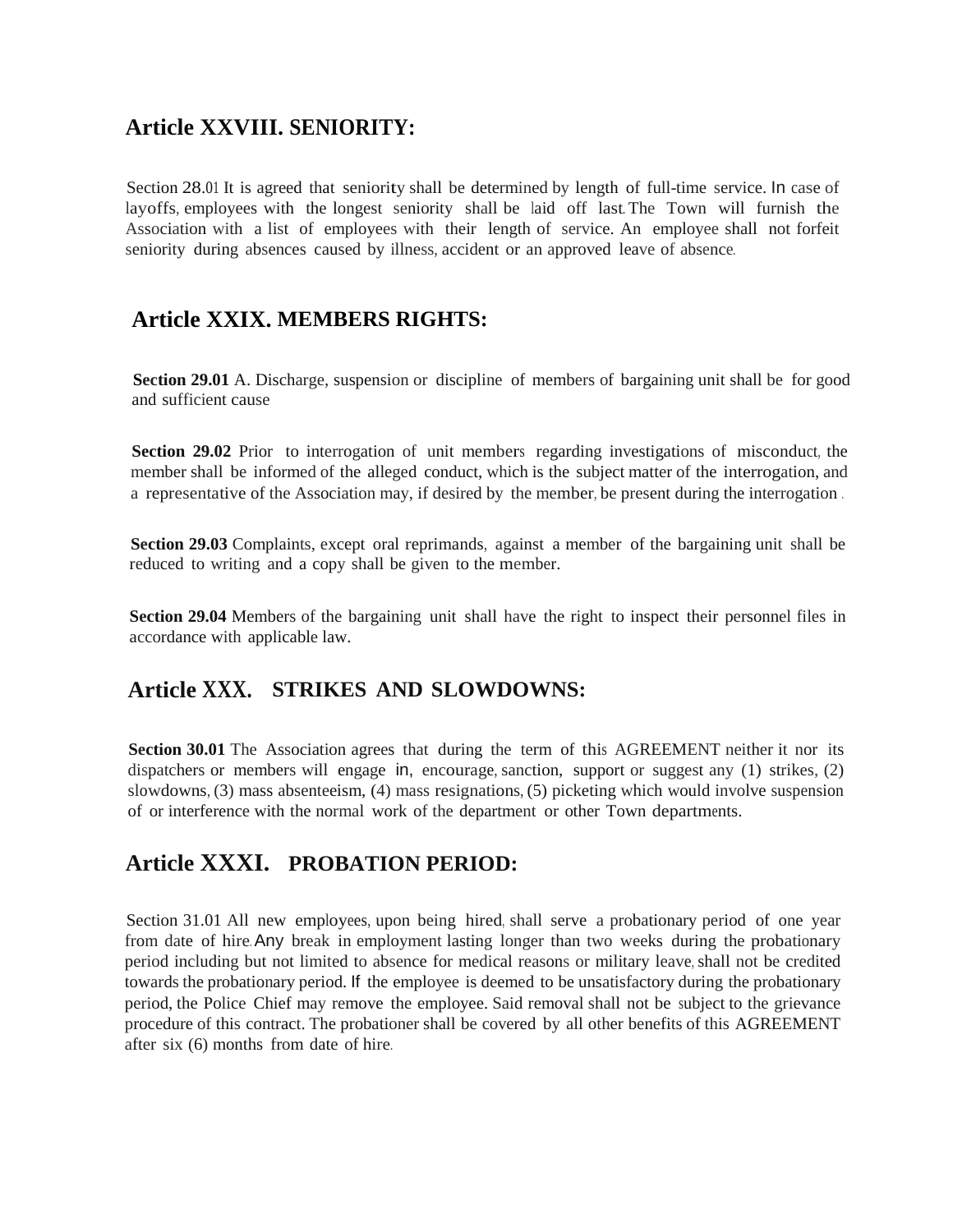### **Article** XXXII. **SEPARABILITY:**

**Section 32.01** In the event any provision of this AGREEMENT is found to be in conflict with any laws of the State of Maine, the Town Charter, or other applicable laws, such invalidity shall not affect the validity of the remaining provision.

### **Article** XXXIII. **DURATION OF AGREEMENT:**

**Section 33.01** Except as specifically provided, the provisions of this AGREEMENT shall be effective as of July 1, 2018, and shall continue in full force and effect until June 30, 2021. This AGREEMENT shall not be modified in whole or in part by the parties except by an instrument, in writing, duly executed by both parties, and it is expressly understood and agreed that this AGREEMENT SHALL expire on the date indicated above.

This AGREEMENT incorporates the entire understanding of the parties on all matter, which were or could have been the subject of collective negotiations. During the term of this AGREEMENT, neither party shall be required to bargain with respect to any such matter, whether or not within the knowledge or contemplation of either or both of the parties; at the time they bargained for or executed this AGREEMENT.

**Section 33.02** In consideration of the mutual promises and covenants contained herein, the Town and Local 5174 agree, that, notwithstanding the language in Paragraph XXXIII 2012-2015 collective bargaining agreement between the parties, if the Town should decide to consider the regionalization or contracting out of dispatch services at any time during the duration of the contract, the Town agrees to meet and confer with Local 5174 a minimum of 90 days prior to the effective date of such a change. This discussion will include the impact of a decision to include severance pay.

IN WITNESS WHEREOF, the parties hereto have caused this AGREEMENT to be executed as indicated below. ATTEST: ATTEST:<br>
MITNESS WIEKEOF, the parties hereto have caused this AOKEENENT to be executed as indicated<br>
ATTEST:<br>
BY : Thomas Hall, Town Manager

Witness BY : Joseph Thornton, Its President Duly Authorized

Witness BY: Michael Crouse Labor Relations Specialist